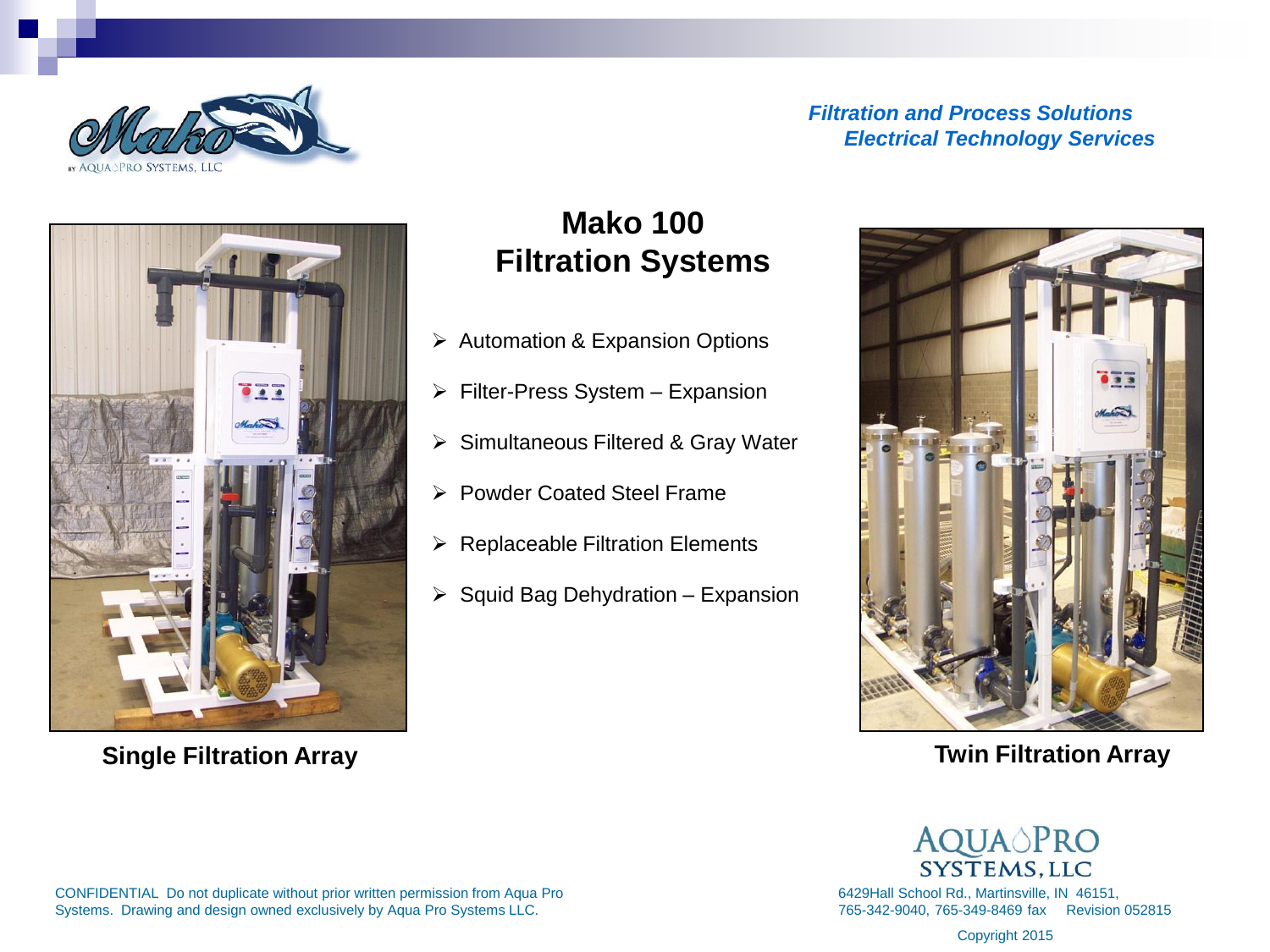

#### *Filtration and Process Solutions Electrical Technology Services*



CONFIDENTIAL Do not duplicate without prior written permission from Aqua Pro Systems. Drawing and design owned exclusively by Aqua Pro Systems LLC.



6429Hall School Rd., Martinsville, IN 46151, 765-342-9040, 765-349-8469 fax Revision 080614

Copyright 2014